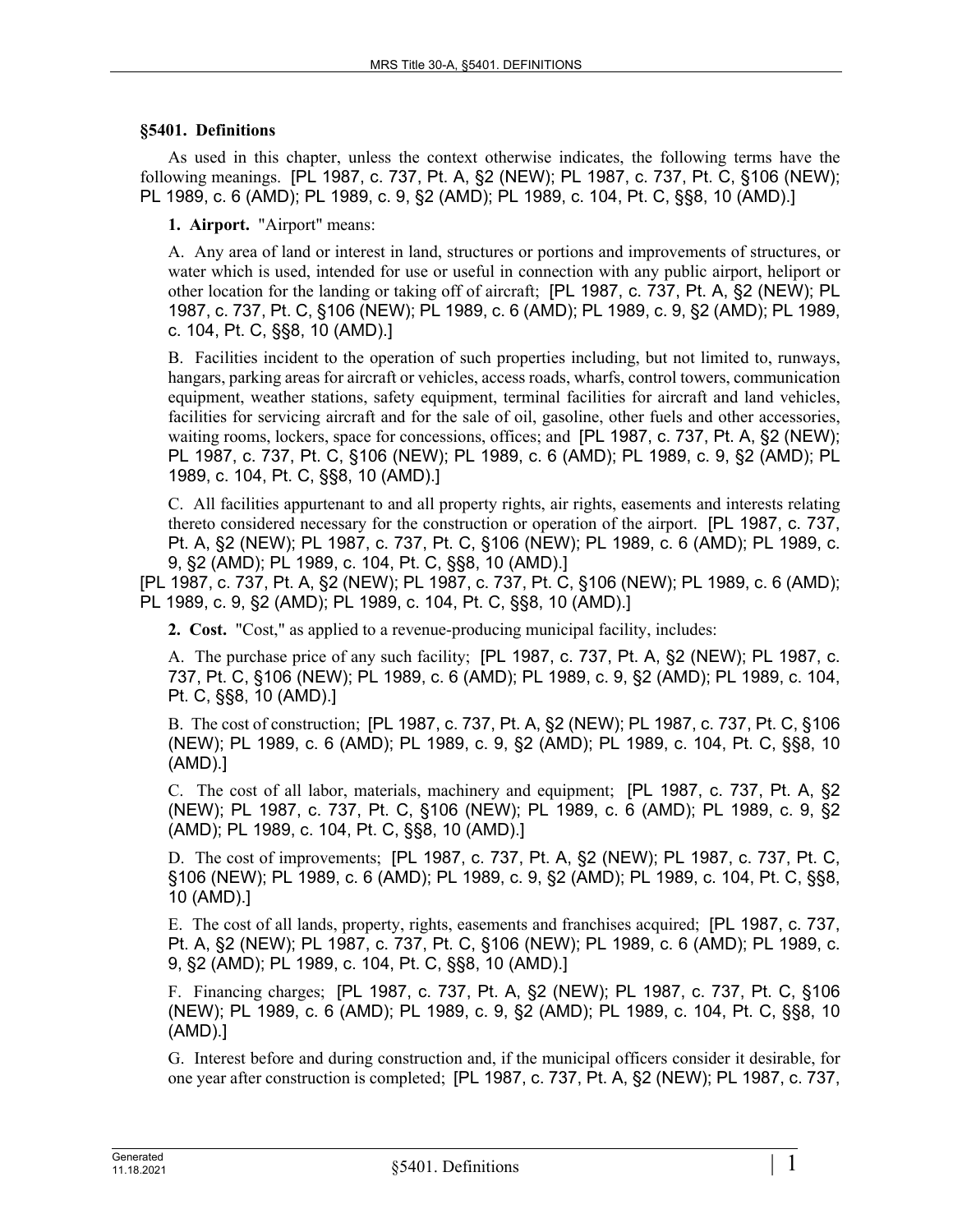Pt. C, §106 (NEW); PL 1989, c. 6 (AMD); PL 1989, c. 9, §2 (AMD); PL 1989, c. 104, Pt. C, §§8, 10 (AMD).]

H. The cost of plans and specifications, surveys and estimates of cost and of revenues; [PL 1987, c. 737, Pt. A, §2 (NEW); PL 1987, c. 737, Pt. C, §106 (NEW); PL 1989, c. 6 (AMD); PL 1989, c. 9, §2 (AMD); PL 1989, c. 104, Pt. C, §§8, 10 (AMD).]

I. The cost of engineering and legal services; and [PL 1987, c. 737, Pt. A, §2 (NEW); PL 1987, c. 737, Pt. C, §106 (NEW); PL 1989, c. 6 (AMD); PL 1989, c. 9, §2 (AMD); PL 1989, c. 104, Pt. C, §§8, 10 (AMD).]

J. All other expenses necessary or incident to determining the feasibility or practicability of construction, administrative expense and any other expenses necessary or incident to the financing authorized in this chapter. [PL 1987, c. 737, Pt. A, §2 (NEW); PL 1987, c. 737, Pt. C, §106 (NEW); PL 1989, c. 6 (AMD); PL 1989, c. 9, §2 (AMD); PL 1989, c. 104, Pt. C, §§8, 10 (AMD).]

Any obligation or expenses incurred by the municipality in connection with any of the items of cost, including the payment in whole or in part of indebtedness incurred to pay such obligations or expenses and interest on those obligations or expenses, may be regarded as a part of that cost and reimbursed to the municipality out of the proceeds of revenue bonds issued under this chapter and Title 10, chapter 110, subchapter IV.

[PL 1987, c. 737, Pt. A, §2 (NEW); PL 1987, c. 737, Pt. C, §106 (NEW); PL 1989, c. 6 (AMD); PL 1989, c. 9, §2 (AMD); PL 1989, c. 104, Pt. C, §§8, 10 (AMD).]

**3. Energy facility.** "Energy facility" means:

A. An "energy distribution system project," as defined in Title 10, section 963‑A, subsection 12; [PL 1987, c. 737, Pt. A, §2 (NEW); PL 1987, c. 737, Pt. C, §106 (NEW); PL 1989, c. 6, §6 (AMD); PL 1989, c. 9, §2 (AMD); PL 1989, c. 104, Pt. C, §§8, 10 (AMD).]

B. An "energy generating system project," as defined in Title 10, section 963‑A, subsection 13; [PL 2007, c. 671, §4 (AMD).]

C. A hydroelectric power facility; or [PL 2007, c. 671, §5 (AMD).]

D. A "qualified project" as defined in the United States Internal Revenue Code, 26 United States Code, Section 54(d)(2)(A) (2007). [PL 2007, c. 671, §6 (NEW).]

This term also includes any combination or part of these facilities or any equipment and structures designed to distribute or transmit energy either from or to these facilities. [PL 2007, c. 671, §§4-6 (AMD).]

**4. Improvements.** "Improvements" means those repairs, replacements, additions, extensions and betterments of and to a revenue-producing municipal facility that the municipal officers consider necessary to place or maintain the revenue-producing municipal facility in proper condition for its safe, efficient and economic operation or to meet requirements for service in areas which may be served by the municipality and for which no existing service is being provided.

[PL 1987, c. 737, Pt. A, §2 (NEW); PL 1987, c. 737, Pt. C, §106 (NEW); PL 1989, c. 6 (AMD); PL 1989, c. 9, §2 (AMD); PL 1989, c. 104, Pt. C, §§8, 10 (AMD).]

**5. Parking facility.** "Parking facility" means any land or any interest in land, structure or portions of structures, and improvements on land or structures intended for the off-street parking of motor vehicles by the public for a fee. Any such structure may be either single or multi-level and either at, above or below the surface. This term also includes:

A. Facilities incident to the operation of those properties for the parking of motor vehicles, including, without limitation, ancillary waiting rooms, lockers, space for concessions, stores and offices, terminal facilities for trucks and buses, facilities for servicing motor vehicles and for the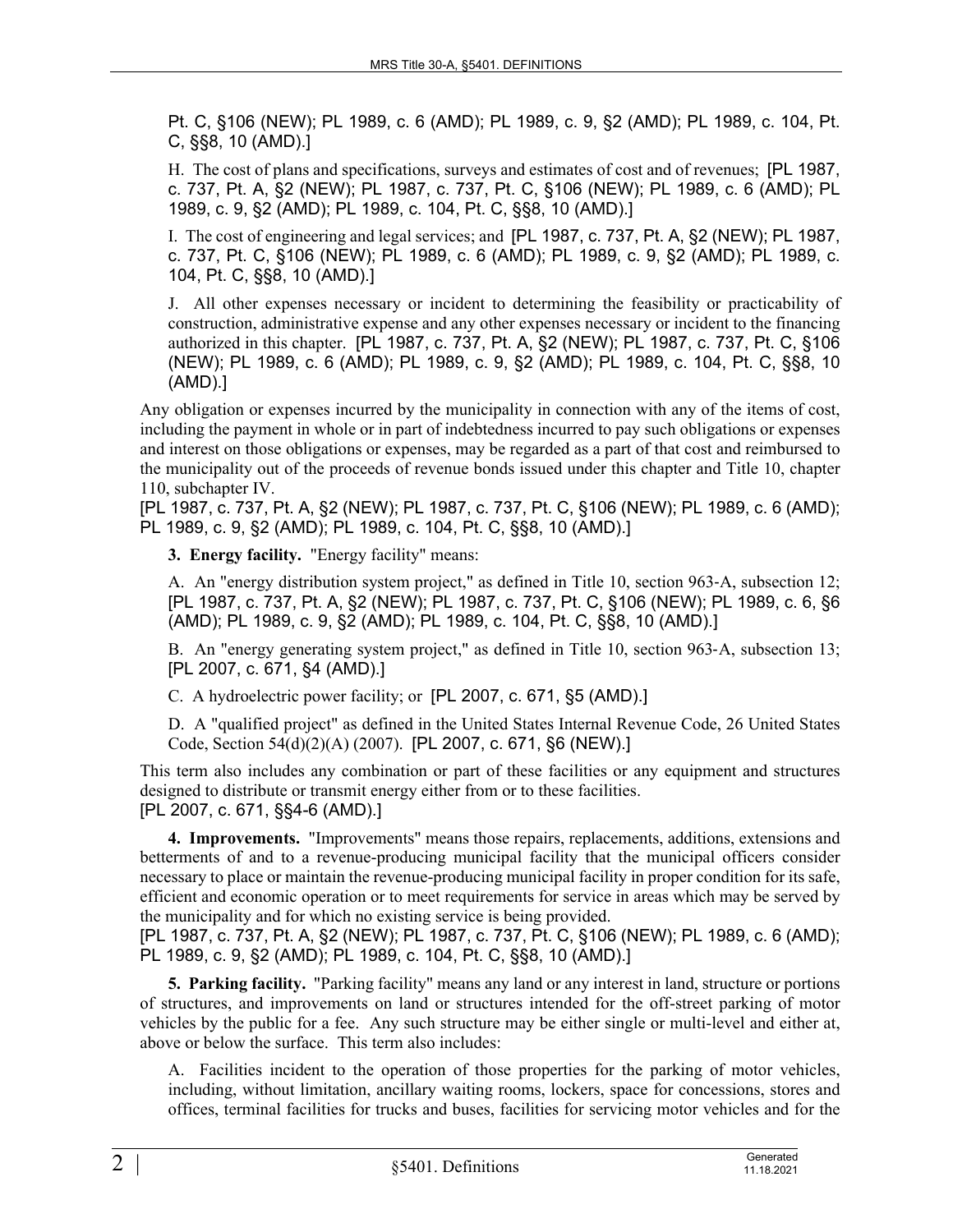sale of gasoline, oil and other accessories, and all facilities appurtenant to these incident operations; and [PL 1987, c. 737, Pt. A, §2 (NEW); PL 1987, c. 737, Pt. C, §106 (NEW); PL 1989, c. 6 (AMD); PL 1989, c. 9, §2 (AMD); PL 1989, c. 104, Pt. C, §§8, 10 (AMD).]

B. All property, rights, easements and interests relating to the facility that are considered necessary for the construction or operation of the facility. [PL 1987, c. 737, Pt. A, §2 (NEW); PL 1987, c. 737, Pt. C, §106 (NEW); PL 1989, c. 6 (AMD); PL 1989, c. 9, §2 (AMD); PL 1989, c. 104, Pt. C, §§8, 10 (AMD).]

[PL 1987, c. 737, Pt. A, §2 (NEW); PL 1987, c. 737, Pt. C, §106 (NEW); PL 1989, c. 6 (AMD); PL 1989, c. 9, §2 (AMD); PL 1989, c. 104, Pt. C, §§8, 10 (AMD).]

**6. Parking system.** "Parking system" means any parking facility, together with any public way or public parking area designated by the municipal officers as constituting part of that system on which parking meters have been or may be installed or from which fees or charges have been or may be collected for the parking of vehicles.

[PL 1987, c. 737, Pt. A, §2 (NEW); PL 1987, c. 737, Pt. C, §106 (NEW); PL 1989, c. 6 (AMD); PL 1989, c. 9, §2 (AMD); PL 1989, c. 104, Pt. C, §§8, 10 (AMD).]

**7. Revenue-producing municipal facility.** "Revenue-producing municipal facility" means:

A. A parking facility within the corporate limits of the municipality; or [PL 1987, c. 737, Pt. A, §2 (NEW); PL 1987, c. 737, Pt. C, §106 (NEW); PL 1989, c. 6 (AMD); PL 1989, c. 9, §2 (AMD); PL 1989, c. 104, Pt. C, §§8, 10 (AMD).]

B. Any of the following within or outside or partly within and partly outside the corporate limits of the municipality:

- (1) A water system or part of that system;
- (2) A sewer system or part of that system;
- (3) An airport or part of an airport;
- (4) A telecommunications system or part of that system;
- (5) An energy facility or part of that facility; or

(6) A community broadband system or part of that system. [PL 2019, c. 108, §1 (AMD).] [PL 2019, c. 108, §1 (AMD).]

**8. Sewage disposal system.** "Sewage disposal system" means any plant, system, facility or property used or useful or having the present capacity for future use in connection with the collection, treatment, purification or disposal of sewage, including industrial wastes resulting from any processes of industry, manufacture, trade or business or from the development of any natural resources. This term also includes:

A. Any integral part of such a facility, including, but not limited to, treatment plants, pumping stations, intercepting sewers, trunk sewers, pressure lines, mains and all necessary appurtenances and equipment; and [PL 1987, c. 737, Pt. A, §2 (NEW); PL 1987, c. 737, Pt. C, §106 (NEW); PL 1989, c. 6 (AMD); PL 1989, c. 9, §2 (AMD); PL 1989, c. 104, Pt. C, §§8, 10 (AMD).]

B. All property, rights, easements and franchises relating to the facility that the municipal officers consider necessary or convenient for the operation of the system. [PL 1987, c. 737, Pt. A, §2 (NEW); PL 1987, c. 737, Pt. C, §106 (NEW); PL 1989, c. 6 (AMD); PL 1989, c. 9, §2 (AMD); PL 1989, c. 104, Pt. C, §§8, 10 (AMD).]

[PL 1987, c. 737, Pt. A, §2 (NEW); PL 1987, c. 737, Pt. C, §106 (NEW); PL 1989, c. 6 (AMD); PL 1989, c. 9, §2 (AMD); PL 1989, c. 104, Pt. C, §§8, 10 (AMD).]